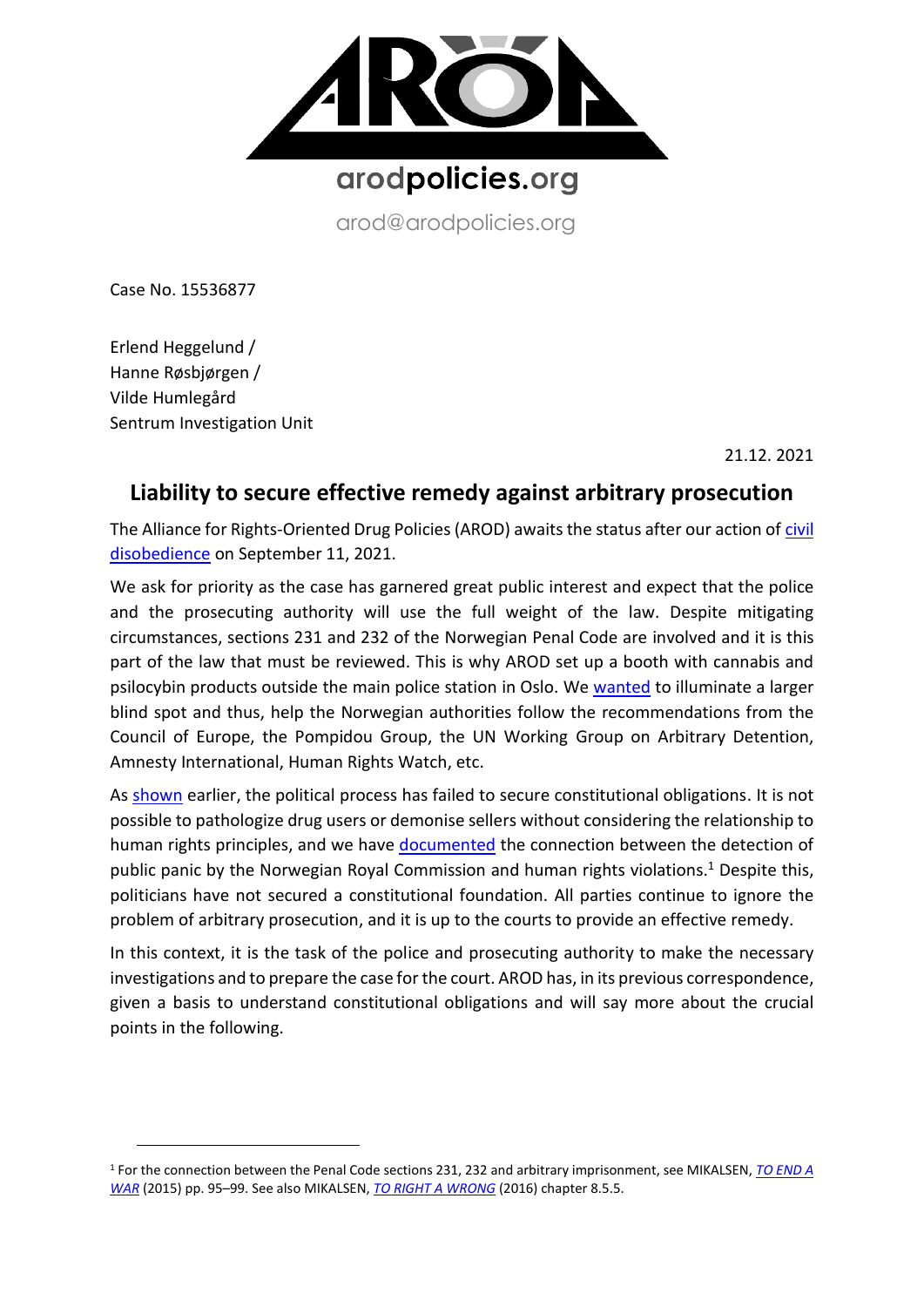

#### **The Weight of Evidence**

The most important part of the handed-down material is our procedural claim, [Human Rising.](https://www.arodpolicies.org/_files/ugd/a479b9_a6fb947e46d54fc2a14823029e7a5459.pdf) This book does not only show how the application of sections 231 and 232 of the Norwegian Penal Code are historically connected to scapegoating and arbitrary persecution, but it also shows that the efforts of the police in the field of intoxicants have made matters worse. To that extent, if the department continues in the same trajectory, our constitutional values will be undermined.<sup>2</sup> The distance from civil society will increase until the police displays a knack for self-reflection, and it is important that the department does its part to emphasise the rule of law guarantees.

So far, the police have shown very good judgment. AROD has [noted](https://juristen.no/debatt/2021/10/vil-p%C3%A5talemyndigheten-st%C3%B8tte-menneskerettigheter-eller-videref%C3%B8re-offentlig-panikk) the personal responsibility that comes with living in times of moral panic, and we reckon that the police department will endeavour to do everything right. To the extent that the police have questions about the documentation, we look forward to respond and there are, in fact, two ways forward:

*• The police cannot recommend a closure as the case is too extensive. The cannabis plant alone is a major point of contention, and the National Criminal Investigation Service (Kripos) will confirm that it has the potential to become more than one kilo of finished product. Therefore, not only section 231 of the Penal Code applies, but also section 232 first paragraph. If one disregards the mitigating moments, the defendant shall have several years in prison, and the prosecuting authority must issue an indictment lest law and order is to lose its weight. Alternatively, more and more people will possess illegal drugs and hide it behind activism; respect for the law will erode, and society will be further polarized, but there is also another way.*

*• The police can evaluate its position based on the merits of the case. The agency's employees can see how the drug laws have affected western countries, realize that the drug-free ideal and exaggerated enemy images have made persecution possible on*  flawed premises,<sup>3</sup> recognize the connection to the arbitrary persecution of past times and *the distance to human rights principles, and see their role in a larger context. From there, the representatives of the police can take responsibility for the rule of law, mark loyalty to human rights and the constitution, and distance themselves from the problem of systemic unculture by supporting the rule of law and the requirement for human rights analysis.*

"Systemic unculture" may appear exaggerated. However, the public panic cannot exist without such a [disease](https://www.verdidebatt.no/innlegg/11754241-sjelemesse-for-politiet) being widespread, even in a systemic manner. In this regard, the investigators and prosecutors must resist the pressure from the Norwegian Narcotics Officers Association (NNPF) and other established bastions of power to continue as before. To the extent that this is done, you will personally hide evidence that is relevant to the case and the liability that comes with constitutional violations will be substantial. This is nothing less than

<sup>2</sup> For the dynamics that the prohibition of drugs has inflicted on society, see MIKALSEN, *[HUMAN RISING](https://www.arodpolicies.org/_files/ugd/a479b9_a6fb947e46d54fc2a14823029e7a5459.pdf)* (2018) part 2. See also MIKALSEN, *[TO END A WAR](https://8c75b10d-e0b1-4d25-99ed-609c80001c6c.filesusr.com/ugd/a479b9_7d42e512731149f0b6b18fe7245242d2.pdf)* (2015) chapter 3

<sup>3</sup> For the double standards that perpetuate the problem of arbitrary persecution, see MIKALSEN, *[HUMAN RISING](https://www.arodpolicies.org/_files/ugd/a479b9_a6fb947e46d54fc2a14823029e7a5459.pdf)* (2018) pp. 46–71. See also MIKALSEN, *[TO RIGHT A WRONG](https://8c75b10d-e0b1-4d25-99ed-609c80001c6c.filesusr.com/ugd/a479b9_0c9d495a6a7148bab94a875c96260992.pdf)* (2016), Chapter 8, especially 8.5.3, 8.5.4, 8.5.5.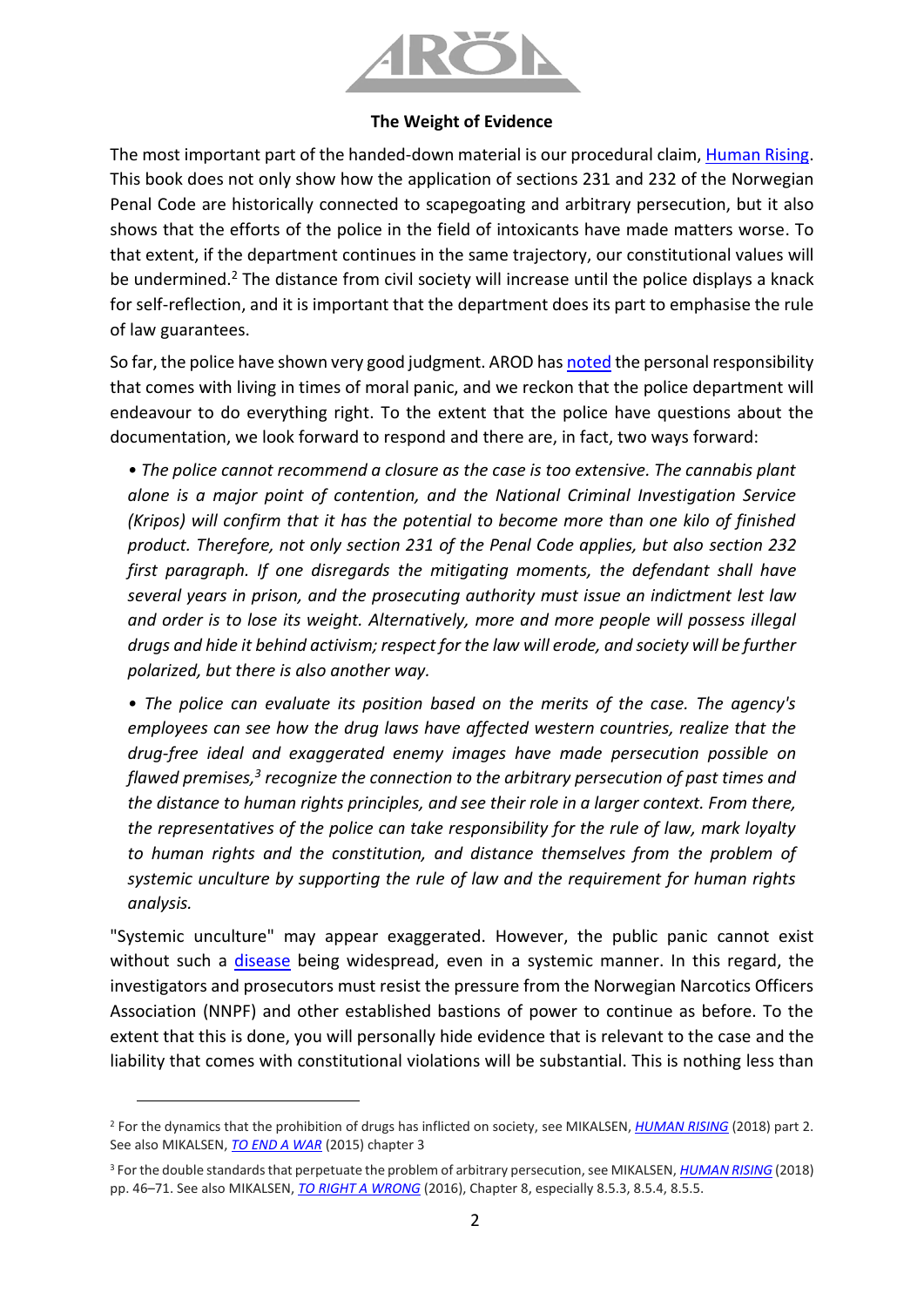

the most significant case for the Norwegian judiciary in the post-war period, and even if sections 231 and 232 of the Penal Code apply, we do not expect the prosecutor to proceed on autopilot.

Instead, we expect the prosecutor to emphasise the nation's obligations to the persecuted. AROD has [shown](https://8c75b10d-e0b1-4d25-99ed-609c80001c6c.filesusr.com/ugd/a479b9_d29c4ed8af27478fa861ab0723ad0db9.pdf) how sections 231 and 232 of the Penal Code have a problem with the principles of human rights<sup>4</sup> and to prosecute as usual would mean covering up serious human rights violations. We are dealing with critical issues, of which Amnesty International sums up the essence:

*More than 50 years of drug policies based on prohibition and criminalization have left a legacy of violence, disease, mass incarceration, suffering and abuse across the world. It is usually the poorest and most marginalized communities who are suffering as a result of harsh drug control policies, devastating lives and tearing communities apart. Prohibitionist policies have failed to decrease the use and availability of drugs over the years, and have instead undermined the rights of millions, exacerbated the risks and harms of using drugs, deepened inequalities that fuel discrimination, and intensified the violence associated with illicit markets. . . . Arbitrary detention is usually only the beginning of a long list of abuses faced by people suspected of using drugs or accused of other drug-related offences. From police abuses and the continued use of the death penalty for drug-related offences, to discrimination, extrajudicial executions, torture and multiple violations of economic, social and cultural rights, including of the right to health, it is clear that the "war on drugs" has been effectively a war on people.*<sup>5</sup>

The situation is no different in Norway. For decades, sociologists, criminologists, psychologists, and jurists have noted scapegoating as the engine of drug prohibition. This phenomenon our tendency to blame out-groupings for problems that we have a collective responsibility to solve—links the drug laws to the arbitrary persecution of former times. It is the common denominator behind all human rights violations, and no matter what happens in court, there will be a truth and reconciliation commission.

This is the prescribed remedy for the healing of the nation's psyche and should the police disregard the very same principles that the Director of Public Prosecutions—in his support for drug reform–[stated](https://www.riksadvokaten.no/document/horingsuttalelse-om-rusreform/) as values that "must be treasured if one is to maintain a humane, liberal rule of law", the aftermath will be unpleasant. After all, alleged aspirations to respect human rights will be void of credibility and AROD will, therefore, map the constitutional terrain so that the police and prosecution are familiar with their tasks.

## **The need for human rights analysis**

The summary provided by Amnesty is not in dispute. Hence, as the Norwegian Royal Commission elaborated, there has been movement from interpreting the UN Drug Control

<sup>4</sup> For how the drug laws are incompatible with human rights principles, see MIKALSEN, *[TO END A WAR](https://8c75b10d-e0b1-4d25-99ed-609c80001c6c.filesusr.com/ugd/a479b9_7d42e512731149f0b6b18fe7245242d2.pdf)* (2015) chapter 3. The UN human rights conventions are based on the same principles as the ECHR. For a review of how Sections 231, 232 of the Penal Code are incompatible with UN conventions, see MIKALSEN, *[TO END A WAR](https://8c75b10d-e0b1-4d25-99ed-609c80001c6c.filesusr.com/ugd/a479b9_7d42e512731149f0b6b18fe7245242d2.pdf)* (2015) chapter 4

<sup>5</sup> Ending human rights abuses in [drug control: Oral statement to the Interactive Dialogue with the Working Group on](https://www.amnesty.org/en/documents/ior40/4369/2021/en/)  [Arbitrary Detention at HRC47 -](https://www.amnesty.org/en/documents/ior40/4369/2021/en/) Amnesty International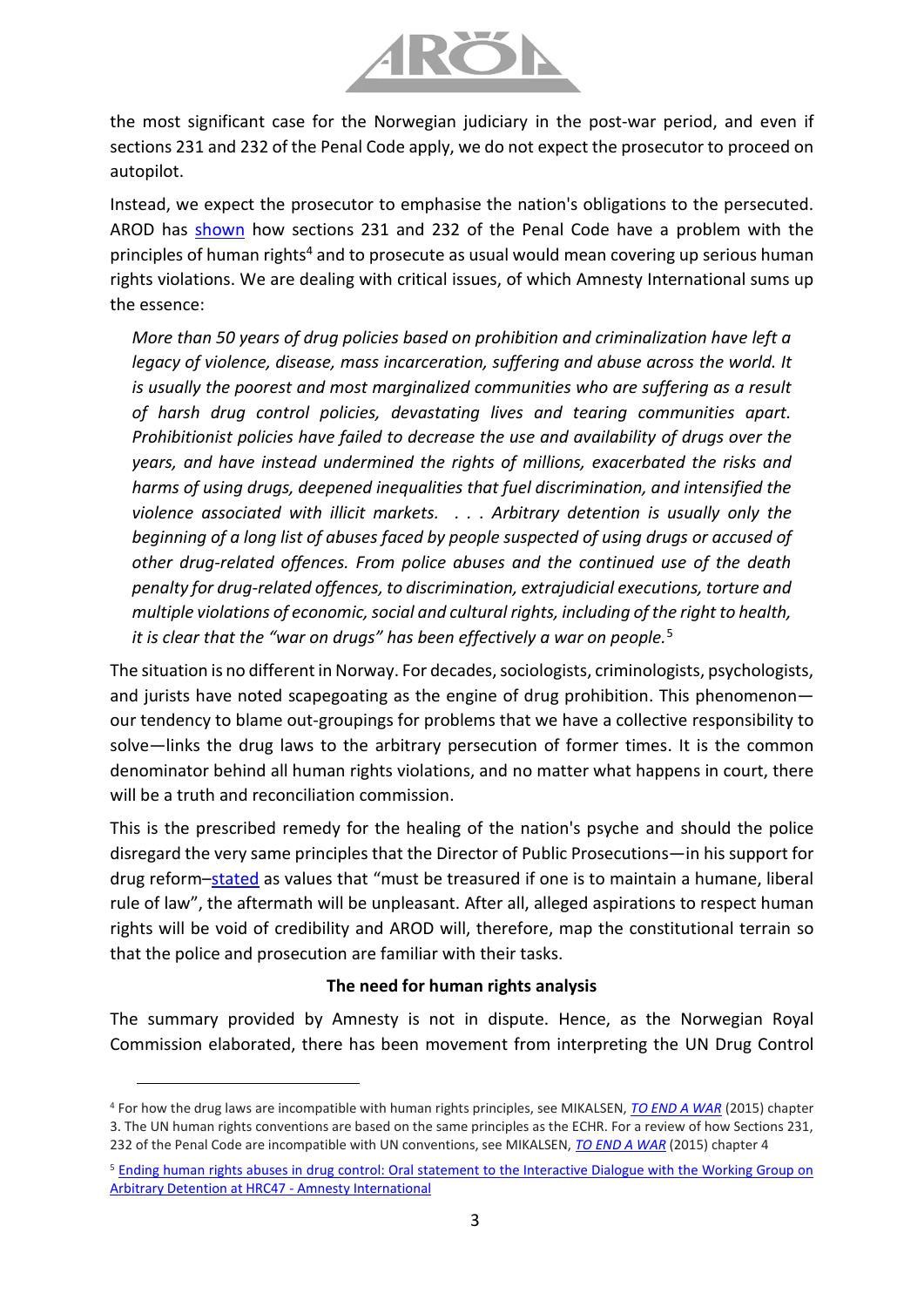

conventions in the light of a drug-free ideal—where the criminal law was seen as indispensable—to emphasise the ground reality and the intention to promote health and welfare. Internationally, therefore, to ensure that the control regime does not contribute to unnecessary harm, there is a push to ensure that the quality of the legislation meets human rights demands,<sup>6</sup> and the Commission has summed up this part nicely.

After the most extensive work done by Norwegian authorities in this area, it is clear that the principles of equality, self-determination, proportionality, and the presumption of liberty invalidate the penalties against users. It is clear that the costs of punishment are enormous, while the gains are uncertain and that decriminalisation is in line with international responsibilities. As the Commission said about this:

*The human rights perspective is . . . key to most recommendations. A major aim is to prevent human rights violations arising from the punitive policy, such as arbitrary imprisonment and disproportionate penalties for drug crimes*. 7

This is important. Arbitrary imprisonment is forbidden and if we can achieve better results with less restrictive means, we are in a dubious constitutional terrain. This is why the Royal Commission recommended decriminalisation but whether this is good enough is uncertain. Since the Norwegian politicians did not want to consider a regulated market, the Royal Commission made a moral distinction between use and sale. Thus, the Commission accepted the blind spot that was imposed by the politicians. As a result an otherwise excellent work was harmed by unnecessary acrobatics, abdications of responsibility, and inconsistent coverage.

Despite this, moral panic was seen and this is not far from an admission of arbitrariness. To the extent that panic has characterised politics, there will be a distance from the principles of human rights, and this constitutes not only a problem for the persecuted, but the Norwegian state as a whole. When it comes to human rights, obligations come into play and a key principle is that the harder the punishment, the more severe are the requirements for the quality of the law. Therefore, it goes without saying that the legal regime dealing with the sale and manufacturing of illicit drugs must be subject to control. It must be considered on the same terms the Royal Commission examines possession and drug use, and major weaknesses have been noted.<sup>8</sup>

<sup>6</sup> See WHO, UNDP, UNAIDS and International Center on Human Rights and Drug Policy; *[International Guidelines on](https://www.undp.org/publications/international-guidelines-human-rights-and-drug-policy)  [Human Rights and Drug Policy](https://www.undp.org/publications/international-guidelines-human-rights-and-drug-policy)* (2019), Council of Europe, Parliamentary Assembly: *[Drug policy and human rights in](http://www.assembly.coe.int/LifeRay/JUR/Pdf/DocsAndDecs/2019/AS-JUR-2019-25-EN.pdf)  [Europe: A Baseline Study](http://www.assembly.coe.int/LifeRay/JUR/Pdf/DocsAndDecs/2019/AS-JUR-2019-25-EN.pdf)* (2019). A/ HRC/47/40, *Arbitrary detention relating to drug policies: [Study of the Working](https://www.ohchr.org/Documents/Issues/Detention/Call/A_HRC_47_40_AdvanceEditedVersion.pdf)  [Group on Arbitrary Detention](https://www.ohchr.org/Documents/Issues/Detention/Call/A_HRC_47_40_AdvanceEditedVersion.pdf)* (2021). See also the Norwegian Royal Commission's [report,](https://www.regjeringen.no/no/dokumenter/nou-2019-26/id2683531/) Chapter 7.

<sup>7</sup> NOU 2019: 26 Drug reform - [from punishment to help,](https://www.regjeringen.no/no/dokumenter/nou-2019-26/id2683531/) chapter 7.5.2.2., p. 185

<sup>&</sup>lt;sup>8</sup> The epidemic model that governed the early understanding of drug addiction has been disproved, the fallacy of twisting the dynamics of supply and demand into one of aggressor and victim has been exposed, and the hypothesis that removing criminal liability for drug users necessarily leads to increased use in the population is found wanting (3.2, 3.3). Instead, the Commission concludes "that factors other than legislation and legislative amendments as such are of great importance for the use of drugs in the population" (1.3.1), and that it is for the State to show that "the intervention corresponds to a pressing social need. The intervention must also be shown to be proportional held up to the purpose of the intervention, taking into account relevant interests that must be weighed in the assessment." (7.4.3) See especially sections 3.2.2.3., 3.2.2.4., 3.2.2.5, 3.2.3. and 3.3. where it is noted that the "'drug fiend' was primarily a political figure, with no empirical evidence" NOU 2019: 26 Drug reform - [from punishment to help.](https://www.regjeringen.no/no/dokumenter/nou-2019-26/id2683531/)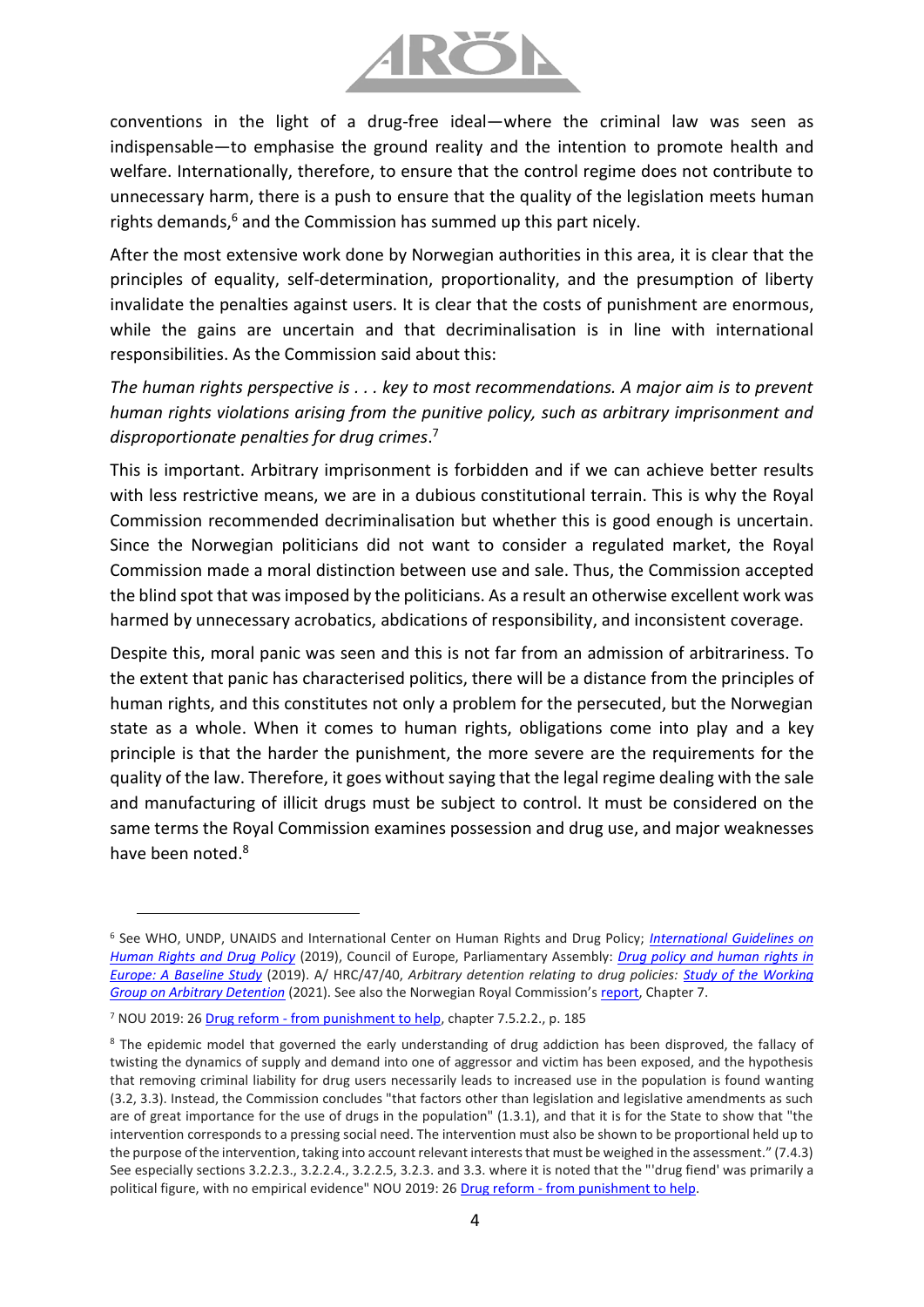

The fact that sections 231 and 232 of the Norwegian Penal Code are the result of improper legal reasoning that are brought to bear on the populace without human rights consideration, is all that civil society needs to appeal to the judiciary. An effective remedy is at the very core of human rights conventions and the definition of arbitrary detention is simple:

*We are dealing with arbitrary detention when punishment is not within constitutional limits. To be within constitutional constrains, the law must be weighed against principles of equality, autonomy, proportionality, and the presumption of liberty: the law must promote a legitimate aim, be the least intrusive of all available means, and reflect a careful balancing of the individual's right to freedom as measured against society's needs for protection.*

It is the state's responsibility to show that this is the case, but no one has documented that punishment is a good idea. Politicians have seen drugs as the enemy at the gate, an evil against which war must be declared but whether the enemy must be fought by tyrannical methods is increasingly disputed. As the Council of Europe's Baseline study discusses this picture:

*Until recently, there was a global understanding that the best way to deal with drugrelated issues was to focus on reducing, and ultimately eliminating, the illicit production, supply and use of narcotic and psychotropic substances. The Assembly's Social Affairs Committee noted in 2015 that "drug-control efforts . . . focusing on repression have been responsible for generating large-scale human rights abuses, including the violation of the right to health, and disastrous consequences in terms of public health." Strong evidence suggests that the consequences of purely repressive policies include also death, violence, ill-treatment, discrimination, stigmatisation, marginalisation, absence of fair trials and inadequate sentencing. History reveals that there has never been any society without psychoactive drugs, begging the question whether a world free of drugs is a realistic aim.<sup>9</sup>*

This is crucial. We are further away from a drug-free society than ever before and if this is no longer the main objective, old solutions must be reconsidered. The use of the Penal Code relies on the premise that the illicit drugs are so dangerous that the state must ignore following constitutional principles but if the end of a drug-free society is nowhere in sight, the only objective left is to protect public health. However, we see that the use of the Norwegian Penal Code has failed to limit the problem of illegal drugs. Instead, after 60 years, the combined insight is that the prohibition has had unfortunate additional consequences. There is a consensus that the distinction between legal and illegal substances is irrational and that a health policy approach is the most appropriate way to limit problems associated with drug abuse. Precisely for this reason, there is a broad agreement on decriminalisation.

#### **Decriminalising drugs is not a solution**

For unprincipled people, this is the easiest way to distance themselves from the sins of the past. The idea is to limit the damage that comes with punishment by using fewer totalitarian means, but without looking at the root of the evil; the prohibition itself. This is how those in charge would rather have it and we can see in the case of the Labour Party (Ap), the Center

<sup>&</sup>lt;sup>9</sup> Council of Europe, Parliamentary Assembly: [Drug policy and human rights in](http://www.assembly.coe.int/LifeRay/JUR/Pdf/DocsAndDecs/2019/AS-JUR-2019-25-EN.pdf) Europe: A Baseline Study (2019) p. 2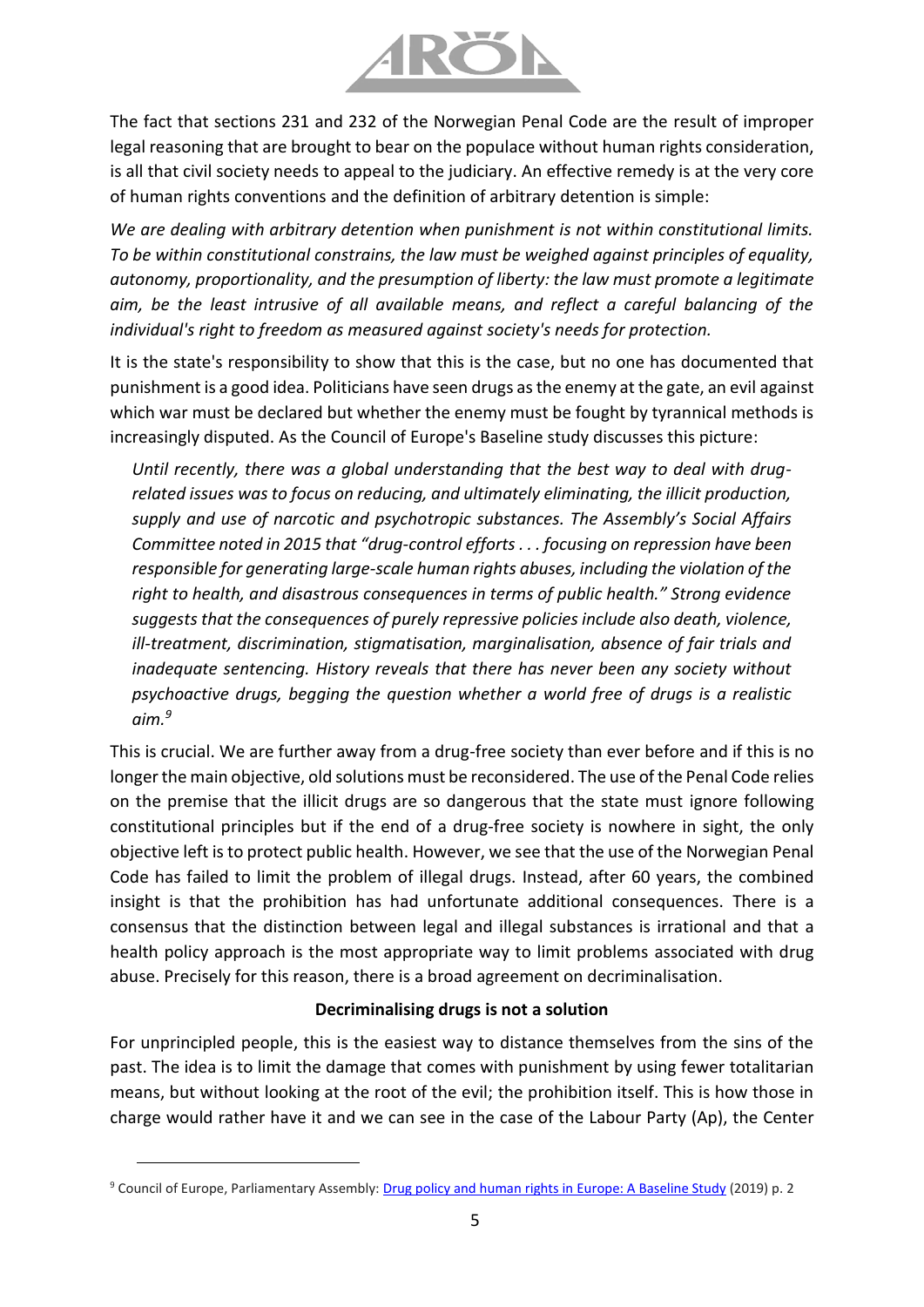

Party (Sp), the Progress Party (FrP), and Christian People's Party (KrF), how difficult it is to reconsider. They will either punish or pathologise drug law violators to the extreme but less vindictive parties have stepped into a new paradigm and decriminalization is pushing. Within a few years, the opposition in the Norwegian Parliament will get through with this proposal, but it is a lousy solution. NNPF and the Police Directorate rightfully object to Norway opening the doors to organised crime, while others find it ridiculous that they can buy bad hashish from gangsters instead of growing it themselves or ordering from legal manufacturers.

It is difficult not to interpret such policies as a state-sponsored mafia racket. Decriminalisation only enables the continuing influence of a black market and if the goal is to reduce stigma (or the crime associated with the illicit drugs), we must consider incorporating a regulated market. We cannot have a fair and wholesome drug policy without it. Firstly, the different limits to the quantities of various drugs proposed for decriminalisation do absolutely nothing to prevent the arbitrariness in punishment. People having 10 or 20 grams in their pocket does not meaningfully decide if they should be pathologized or demonised, and it is just absurd to insist on drawing a line to justify subjugation. After all, the more the police intensify the persecution of producers and dealers, the more the quality of goods deteriorates, causing more violence to arise in the drug market. In the end, the society remains caught in a destructive cycle, and it is just because of the need for scapegoats that no one asks if there are good reasons for punishing sellers and manufacturers.

Since we distort the law of supply and demand into a context of victim and aggressor, the proponents of the drug law can still praise themselves for their efforts in the war on drugs. They can leave a market worth around \$500 million to criminals, thus maintaining a source of budget, self-esteem, and powers. However, no one has [shown](https://www.tk.no/nims-ansvar-for-rusreformens-forfulgte/o/5-51-1079469) how this is compatible with human rights.

This is what needs to be done. From the report of the Royal Commission, it is clear that both the drug users and society are exposed to completely unnecessary risk, and we must look more closely at the implications of international law. If we recognise that there are not only pathological reasons for why people choose drugs, and that the humanisation of drug addicts makes it problematic to prosecute, how about subjecting them to the dangers of a criminal market? Is the prohibition of drugs necessary in a modern society?

The answer is obvious for those who want to see. Yet the blind spot remains and for more than 10 years the persecuted population has been fighting to claim human rights protection. Since this is an important chapter in Norwegian legal history, and because the implications are enormous, this belongs to the facts of the case.

## **The betrayal of the past**

12 years ago, former Director of Public Prosecutions Tor-Aksel Busch rejected several offers to support a human rights analysis.<sup>10</sup> The defendant tried to clarify the state's obligations to the persecuted, but Busch believed that there were no human rights for those who had violated Section 232 of the Norwegian Penal Code and that the question of guilt or state

<sup>&</sup>lt;sup>10</sup> The documents can be found in this **2010-version** of *HUMAN RISING*, pages 339-49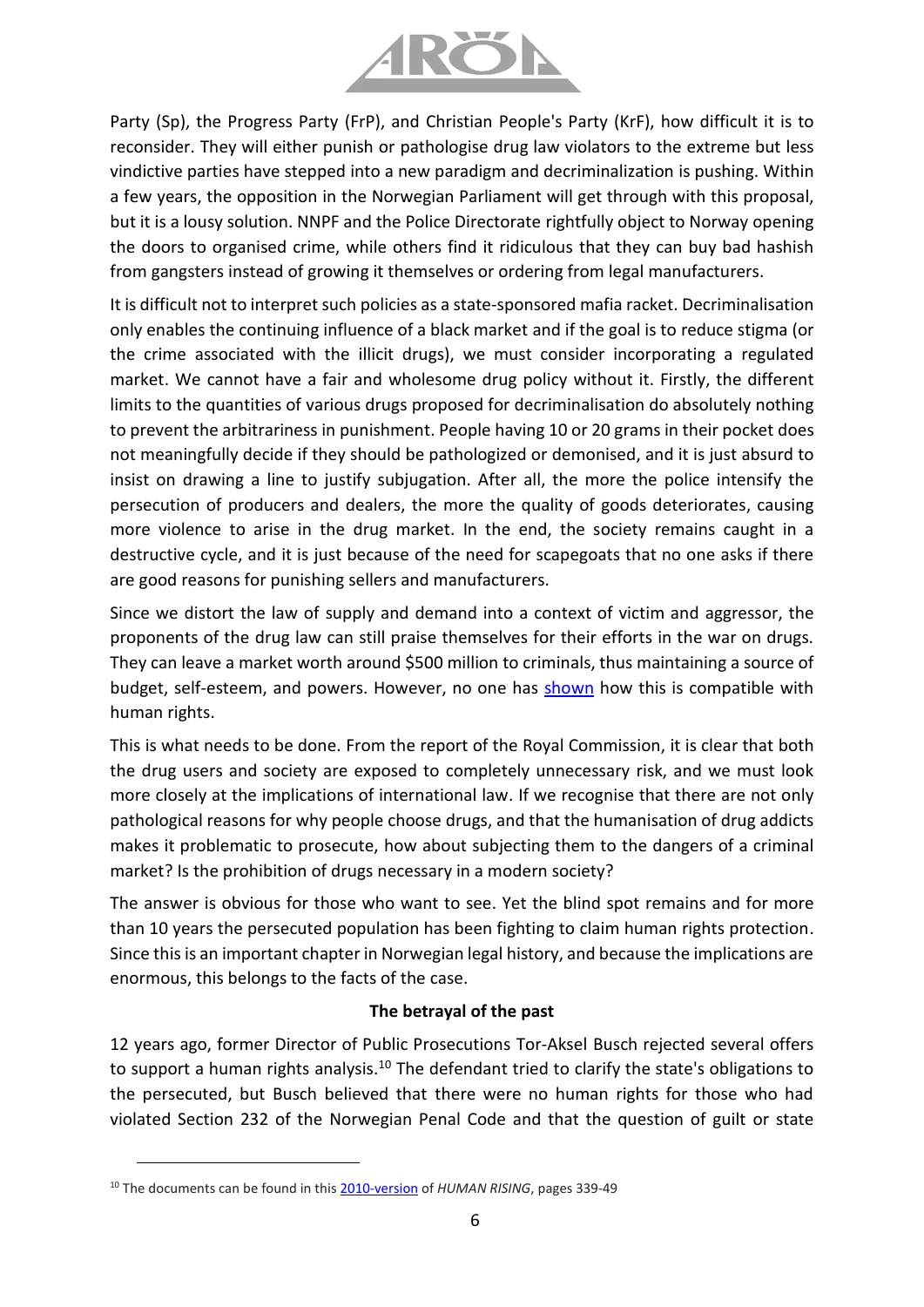

responsibility was impossible to decide. Since this time, a number of constitutional courts have come to other conclusions, for as the Royal Commission wrote in its report:

*In several countries, including Mexico, South Africa and Germany, criminal prosecution of adult persons for possession of cannabis for their own use has been found to be inconsistent with constitutional provisions on the right to respect for privacy or related provisions on the individual's right to autonomy, which is naturally seen in context with the right to privacy under Article 8 of the ECHR and the right to free development of personality under the United Nations Universal Declaration of Human Rights Article 22. In Georgia, legislation authorizing civil penalties for a prohibition on cannabis was declared unconstitutional and invalid in 2018, because it entailed a disproportionate interference with the autonomy of the citizenry, see discussion in Chapter 6.<sup>11</sup>*

As we can see, after the former Director rejected the right of drug offenders to a review of the law in 2009, the world has moved on. Even so, in 2010, the Norwegian Supreme Court's Appeals Committee refused to deal with the issue without any justification which is, in itself, a violation of human rights and with this decision, the justices Stabel, Matheson and Tønder threw the nation into a constitutional quandary. Th[e case](https://www.arodpolicies.org/_files/ugd/a479b9_dcf552946b784c98af9331ab70c05c50.pdf) was accepted by the European Court of Human Rights since Article 6 of the ECHR had been violated. However, it came to an end when a single judge, V.A. De Gaetano, decided that the matters complained of were not within the Court's competence.

Thus, the Court failed to protect the convention that it was set to defend. Hundreds of statements of support were sent to the President of the Court Nicholas Bratza and the Secretary General of the Council of Europe, Thorbjørn Jagland; these [complained](https://www.arodpolicies.org/_files/ugd/a479b9_533b83943dcc4a889a03ab4e76890963.pdf) that the court effectively denied 40 million European drug users an interpretation of their rights, but to no avail. The persecuted remained without an effective remedy and since then, hundreds of thousands of drug cases have been registered with the Norwegian police. Thousands of inmates have served a total of over 10,000 years in prison and hopefully no one would ever want to subject themselves to the same situation as Tor-Aksel Busch, Ingse Stabel, Bård Tønder, Wilhelm Matheson, V.A. De Gaetano, Nicholas Bratza and Thorbjørn Jagland.

Thanks to their denial of responsibility, Norway—and Europe—have had a drug policy on totalitarian terms for over 10 years. Due to them, the prohibition ideology still lives on unchecked, but we are approaching a time when rights must be taken seriously.

As has been shown, for several years, the international human rights apparatus has emphasised the need for quality control in the area of drug laws with increasing force. There is also a solid foundation to contend that human rights conflicts with criminal law in the area of drug policy, and the answer to a rights analysis depends on the questions asked. The analyses that have been done touch upon the right to use. Several courts have given good judgments in this area, $12$  and it is obvious that principles of autonomy, proportionality, equality, and the presumption of liberty invalidate punishment against cannabis users.

<sup>11</sup> [NOU 2019:](https://www.regjeringen.no/no/dokumenter/nou-2019-26/id2683531/) 26, Chapter 7.4.3., p. 181

<sup>&</sup>lt;sup>12</sup> See the judgements of constitutional courts in [Georgia,](http://www.codices.coe.int/NXT/gateway.dll/CODICES/full/eur/geo/eng/geo-2018-3-003) [Mexico,](https://www.dof.gob.mx/nota_detalle.php?codigo=5623991&fecha=15/07/2021) an[d South Africa.](http://www.saflii.org.za/za/cases/ZACC/2018/30.pdf)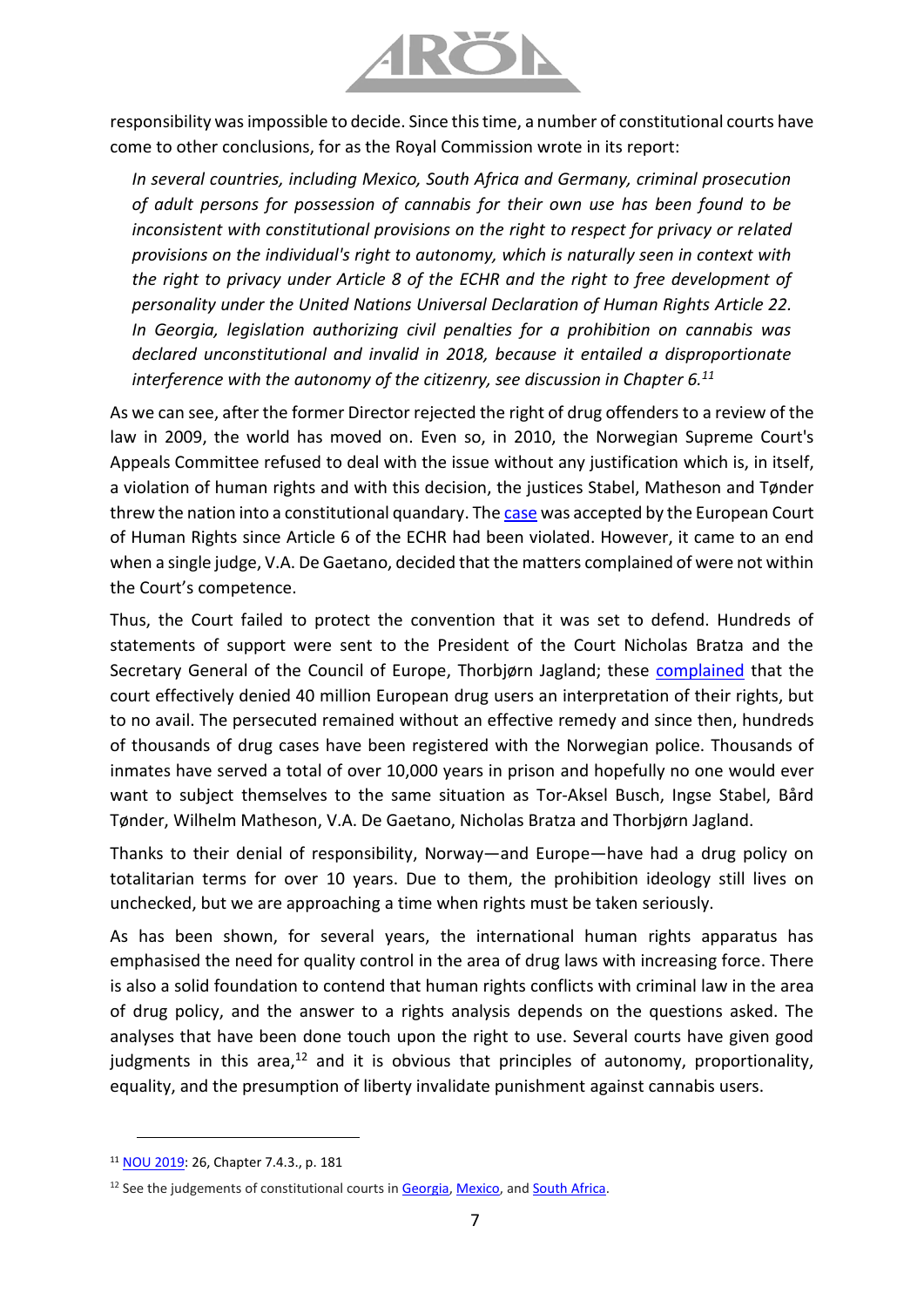

Whether the right to use cannabis includes a regulated market remains to be seen. The issue has not been the subject of a rights analysis, but [Amnesty](https://www.amnesty.org/en/wp-content/uploads/2021/05/POL3011302019ENGLISH.pdf) and [Human Rights Watch](https://www.hrw.org/tag/drugs-and-human-rights) argues that human rights concerns involve the drug market, and the police have the opportunity to avoid repeating the same mistake as former Director Busch. It speaks volumes that he is the only lawyer who has accepted the Labour Party's proposal to create a distinction between recreational and heavy users. It also says a lot that none of those responsible for the law have answered the [basic questions](https://www.arodpolicies.org/five-questions-that-must-be-answere) about the rights of the persecuted. In this regard, the new Director seems to have a bigger picture in mind. As the Director of Public Prosecutions Jørn Sigurd Maurud noted in 2020:

*Society's threat of and use of punishment against citizens means that they are exposed to interventions that are normally unacceptable. It is therefore clear that not all unwanted actions or behaviour should be criminalized. Any criminalization must be justified in a way that explains why the behaviour should be banned and met with punishment. If it's about acts that lie on the periphery of what should be punishable, the rationale for using punishment should be challenged on a regular basis so that it can be properly explored. Criminal law must be developed in the light of the development of society in general. The legal history provides several examples of the use of punishment which, judged on the basis of present conditions and valuations, are difficult to understand*. 13

On this basis, the new Director supported drug reform. Interestingly, Maurud felt that it was not yet a valid reason for passing such a judgment on the current criminalisation of drugs, but this is because Norway has not looked into the matter. Had the Supreme Court done its job in 2010, we would have had answers to important questions about the drug provisions of the Norwegian Penal Code and the Guidelines of UNDP et al. would have come in handy. As is said on the right to an effective remedy:

*Every State has the obligation to respect and protect the human rights of all persons within its territory and subject to its jurisdiction. . . . In accordance with these rights, States should: (1) Establish appropriate, accessible, and effective legal, administrative, and other procedures to ensure the human rightscompliant implementation of any law, policy, or practice related to drugs. (2) Ensure that independent and transparent legal mechanisms and procedures are available, accessible, and affordable for individuals and groups to make formal complaints about alleged human rights violations in the context of drug control laws, policies, and practices. (3) Ensure independent, impartial, prompt, and thorough investigations of allegations of human rights violations in the context of drug control laws, policies, and practices. (4) Ensure that those responsible are held accountable for such violations in accordance with criminal, civil, administrative, or other law, as appropriate. (5). Ensure that adequate, appropriate, and effective remedies and means of redress are available, accessible, and affordable for all individuals and groups whose rights have been found to be violated as a result of drug control laws, policies, and practices. This should include accessible information on mechanisms and processes* 

<sup>&</sup>lt;sup>13</sup> [Consultation statement on drug reform](https://www.riksadvokaten.no/document/horingsuttalelse-om-rusreform/) - The Attorney General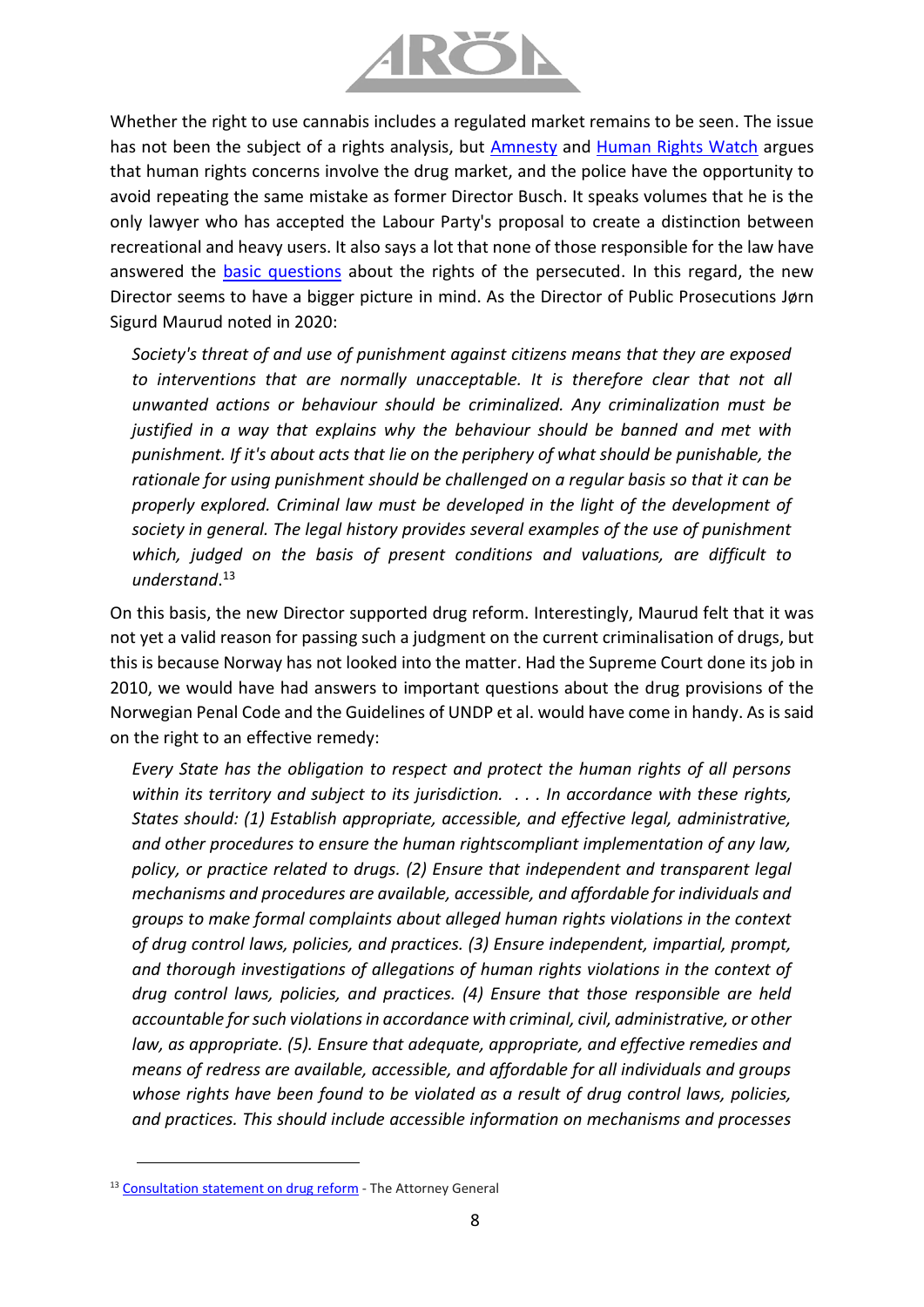

*for seeking remedies and redress, and appropriate means of ensuring the timely enforcement of remedies. (6). Take effective measures to prevent the recurrence of human rights violations in the context of drug control laws, policies, and practices.<sup>14</sup>*

Norway currently has a problem with points 3 and 4 because Norwegian drug users have been working to have their rights reviewed since 2007. In this country, we cannot say that allegations of such abuse have promptly been investigated and acted upon in accordance with international standards. Instead, the persecuted have been without basic rule of law protections for more than ten years, and while the Norwegian Parliament is busy ignoring common recommendations, other countries have been regulating the drug market to better follow the Convention on the Rights of the Child. This is why Germany, Malta, the Netherlands, Luxembourg, and Switzerland legalised cannabis. Half of Europe's citizens will soon be living in a regulated market, while Norway insists on carrying out the law's most severe punishment.

This should worry not least the police. That the punishment, as the drug report concluded, works against its purpose should be enough for the Ministry of Health and/or Justice to take action and ensure compliance with human rights. When that does [not](https://8c75b10d-e0b1-4d25-99ed-609c80001c6c.filesusr.com/ugd/a479b9_2d1fee88d04c44e2ad9c8cb472cd41ff.pdf) happen, and everything continues as before, the police and civil society are in an even worse situation and much depends on the courts taking control of a political process that is beyond the control of the rule of law.

It obviously hurts to take on the scope of arbitrary prosecution. Projection and denial are the self-defence mechanisms inherent in scapegoating, and that is why the leader of the UN Working Group against Arbitrary Detention Dr. Elina Steinerte, was blocked from presenting the findings of a recent study on arbitrary imprisonment to the UN Commission on Narcotic Drugs (CND) on December 10, 2021.<sup>15</sup> This is also why so many states have refused the call to ensure the quality of legislation in accordance with international recommendations, and why the [Ministry of Health](https://www.arodpolicies.org/_files/ugd/a479b9_b745b1e9ce69446bbbaed4e8b31c6086.pdf) and [Justice](https://www.arodpolicies.org/_files/ugd/a479b9_d807651681ad414f8a36863fb3d89fbf.pdf) will not answer elementary questions. When pushed, they even disagree on which department that is responsible for the persecuted. Even so, hiding behind double standards must come to an end, as the outcome of a human rights analysis is quite obvious at this point.

## **Human rights analysis 101**

To be "necessary in a modern society", there must be a certain relationship between goals and means. The prohibition must not only be the least intrusive of all available measures but suitable to achieve the goal of a drug-free society. In this regard, it is becoming increasingly obvious that the Norwegian Penal Code has failed to limit the problem of illegal drugs. This is

<sup>14</sup> WHO, UNDP, UNAIDS and International Centre on Human Rights and Drug Policy; *[International Guidelines on Human](https://www.undp.org/publications/international-guidelines-human-rights-and-drug-policy)  [Rights and Drug Policy](https://www.undp.org/publications/international-guidelines-human-rights-and-drug-policy)* (2019)

<sup>&</sup>lt;sup>15</sup> The working group'[s report](https://www.ohchr.org/Documents/Issues/Detention/Call/A_HRC_47_40_AdvanceEditedVersion.pdf) showed that arbitrary imprisonment was extensive and recommended decriminalisation of cultivation and possession for personal use to remedy the problem. This is what human rights lawyers see as a minimum, but the Working Group is concerned about disproportionality in sentencing and recommends human rights analysis of the use of penalties for production and sales. A / HRC / 47/40, *Arbitrary detention relating to drug policies: Study of the Working Group on Arbitrary Detention* (2021) pp. 6, 18. ARO[D contributed](https://www.ohchr.org/Documents/Issues/Detention/Call/CSOs/Alliance_for_rights-oriented_drug_policies.pdf) to this report.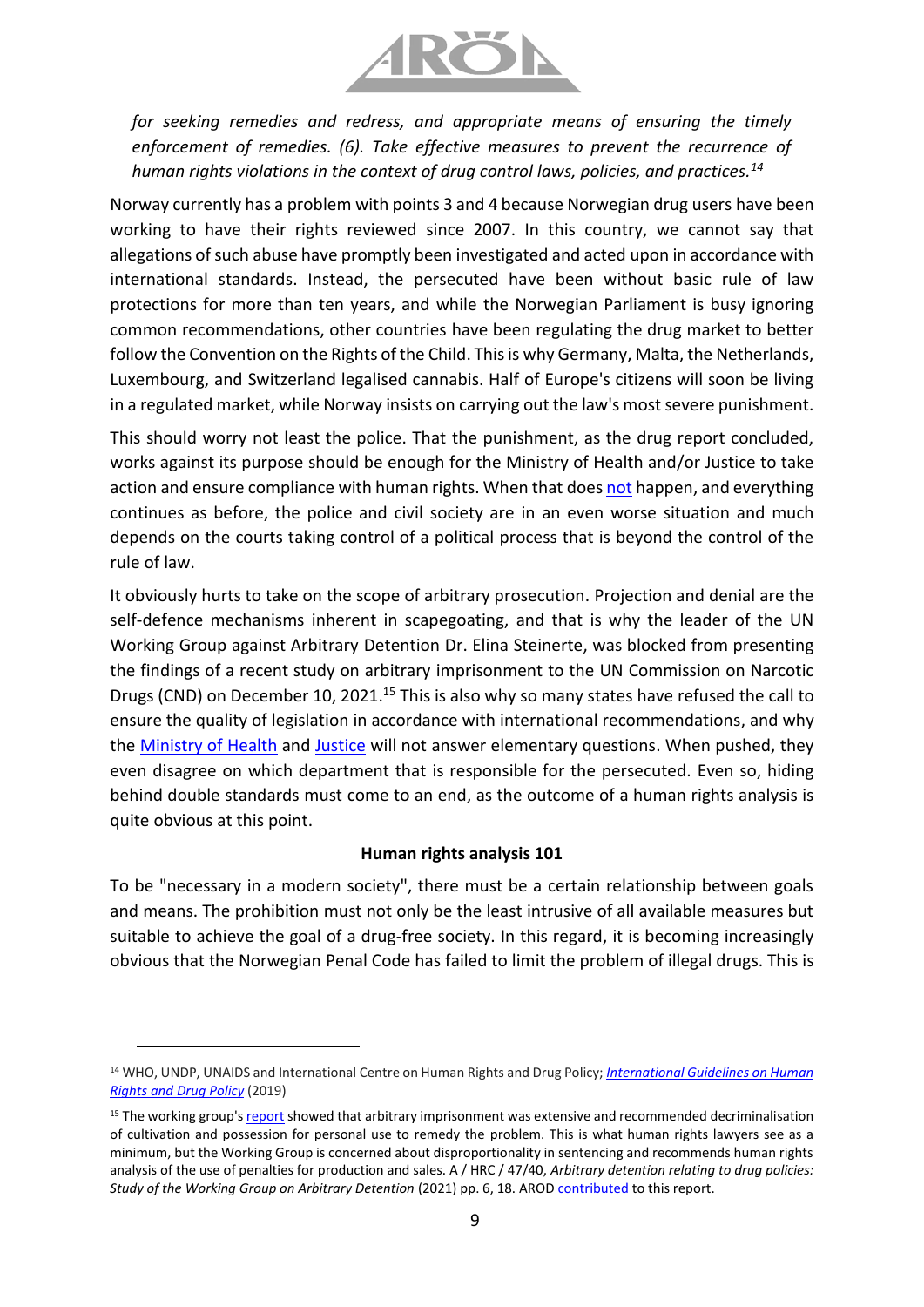

why decriminalisation is seen as a minimum, but the Council of Europe<sup>16</sup> and the UN Working Group for arbitrary imprisonment<sup>17</sup> recommend further investigations. Even INCB, the UN's supreme authority in drug-related issues, advocates that the principle of proportionality must be emphasised in drug policy, and as the Royal Commission noted:

*Interference with the exercise of the right to privacy, etc. can only happen 'when this is* in accordance with the law and is necessary in a democratic society for the sake of *national security, public security or the country's economic welfare, to prevent disorder or crime, to protect health or morality, or to protect the rights and freedoms of others', cf. Article 8 (2). In order to be compatible with ECHR Article 8, infringement of the right to respect for privacy, etc. the intrusion must promote a legitimate purpose and be necessary in a democratic society. . . . [Although] the states have a wide margin of discretion in assessing whether infringement of the right to privacy and family life is compatible with Article 8 of the ECHR, the requirement of necessity [implies] . . . that it must be demonstrated that the intervention corresponds to a 'pressing social need'. It must also be shown that the intervention is proportional to the purpose of the intervention, taking into account relevant interests that must be weighed in the assessment. It is primarily the responsibility of the state to do these assessments, but the ECHR may review whether the arguments alleged to justify the intervention are relevant and proportionate and whether the rights were adequately respected in the decisionmaking process leading up to the adoption of the intervention. 18*

This is uncontroversial. The state can intervene in individual freedoms if the intervention reflects a rational intrusion as measured against society's need for protection but must show that this is the case. Beyond this point, the state has a margin of discretion that is relatively wide. In social and economic issues, it is allowed wide leeway to devise its policies, but when it comes to criminal policy, the matters are different. When it comes to coercion and deprivation of liberty, the room for discretion is smaller, and the law must be narrowly tailored to serve a significant governmental interest.

Traditionally, the courts have let politicians govern themselves in drug policy. Even so, the Royal Commission's detection of public panic, as well as the politicians' reluctance to accept its consequences, means that the courts must intervene. Otherwise, the problem of arbitrary prosecution will persist and it is on this basis the AROD disputes the application of the Penal Code sections 231 and 232. *The defendant does not invoke the right to sell cannabis, but has the right to engage in civil disobedience, to distribute cannabis outside the main police station in quantities above those discussed by the politicians, to ensure human rights protection for the persecuted.*

<sup>&</sup>lt;sup>16</sup> "Further to their existing legal obligations, States should assess the intended and unintended effects of envisaged drug policy measures, taking into account their potential impact on the enjoyment of human rights." Council of Europe, Parliamentary Assembly: *[Drug policy and human rights in Europe: A Baseline Study](http://www.assembly.coe.int/LifeRay/JUR/Pdf/DocsAndDecs/2019/AS-JUR-2019-25-EN.pdf)* (2019) p. 5

<sup>&</sup>lt;sup>17</sup> "The Working Group has expressed concern about disproportionate sentences for drug-related offenses . . . and has called for reform to ensure that sentences for drug-related offenses are proportionate." A/HRC/47/40, *Arbitrary detention relating to drug policies: [Study of the Working Group on Arbitrary Detention](https://www.ohchr.org/Documents/Issues/Detention/Call/A_HRC_47_40_AdvanceEditedVersion.pdf)* (2021) p. 6.

<sup>18</sup> [NOU 2019:](https://www.regjeringen.no/no/dokumenter/nou-2019-26/id2683531/) 26, Chapter 7.4.3., p. 181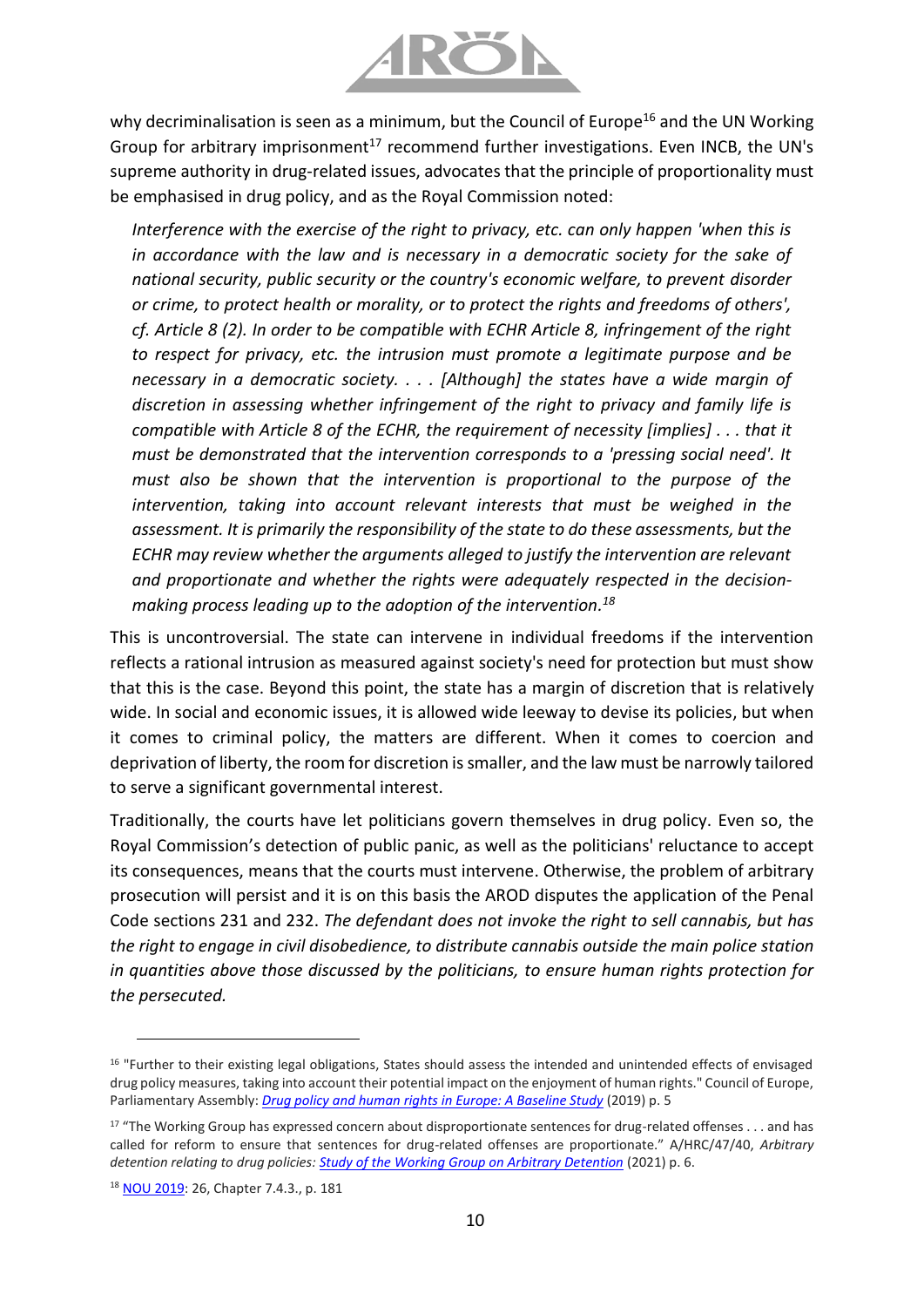

As more and more courts emphasise the relevance of the principle of autonomy for drug users, Norwegian courts must answer not only what a seller of illegal drugs has done to make them so much worse in the eyes of the law than others involved with the trading of goods, but if it is necessary to subject drug users and society at large to the mechanisms of an illicit marked. The police must be familiar with the questions raised by the rights-oriented debate<sup>19</sup> and demand answers from those responsible for the policy. This is the only way to ensure that the punishment is just. In this regard, the following ECHR articles anchor the fundamental problem of the law:

• *The application of sections 231 and 232 of the Norwegian Penal Code are incompatible with Article 3 of the ECHR, which states that "no one shall be subjected to torture or to inhuman or degrading treatment or punishment".* 

"Inhuman" and "degrading" are associated with arbitrariness. To the extent that principles of equality, proportionality, autonomy, and presumption of liberty are not observed, that we are dealing with unreasonable discrimination in the field of intoxicants, and that we have allowed double standards to define a policy, there will be a violation of Article 3 of the ECHR. That is the case unless the [questions](https://www.arodpolicies.org/five-questions-that-must-be-answere) posed by the rights-oriented debate are answered.

• *The application of sections 231 and 232 of the Norwegian Penal Code are incompatible with Article 5 of the ECHR which states that "everyone has the right to personal liberty and security. No one shall be deprived of his liberty except . . . in accordance with a procedure prescribed by law."*

"Prescribed by law" means that sections 231 and 232 of the Norwegian Penal Code must be within a framework as defined by the principles of human rights. The law must reflect an informed balancing of the individual's right to freedom as measured against society's need for protection. However, in this context, drug policy is characterised by public panic. This means that there is a mismatch between sections 231 and 232 of the Penal Code and human rights. The professional responsibility for the law is not being maintained, and the law is more intrusive than fair. As a society, without good reason, we expose an outgroup to evils that we do not wish for the ingroup, and this is a violation of Article 5 of the ECHR– unless the [questions](https://www.arodpolicies.org/five-questions-that-must-be-answere) raised by the rights-oriented debate are answered.

• *The application of sections 231 and 232 of the Norwegian Penal Code are incompatible with Article 8 of the ECHR, which states that "Everyone has the right to respect for his private and family life, his home and his correspondence." It continues that "There shall be no interference by a public authority with the exercise of this right except such as is in accordance with the law and is necessary in a democratic society in the interests of national security, public safety or the economic wellbeing of the country, for the prevention of disorder or crime, for the protection of health or morals, or for the protection of the rights and freedoms of others."*

<sup>&</sup>lt;sup>19</sup> See MIKALSEN, *[HUMAN RISING](https://8c75b10d-e0b1-4d25-99ed-609c80001c6c.filesusr.com/ugd/a479b9_a6fb947e46d54fc2a14823029e7a5459.pdf)* (2018) chapter 12.2.3, or [Five questions that must be answered | Alliance for Rights-](https://www.arodpolicies.org/five-questions-that-must-be-answere)[Oriented Drug Policies \(arodpolicies.org\)](https://www.arodpolicies.org/five-questions-that-must-be-answere)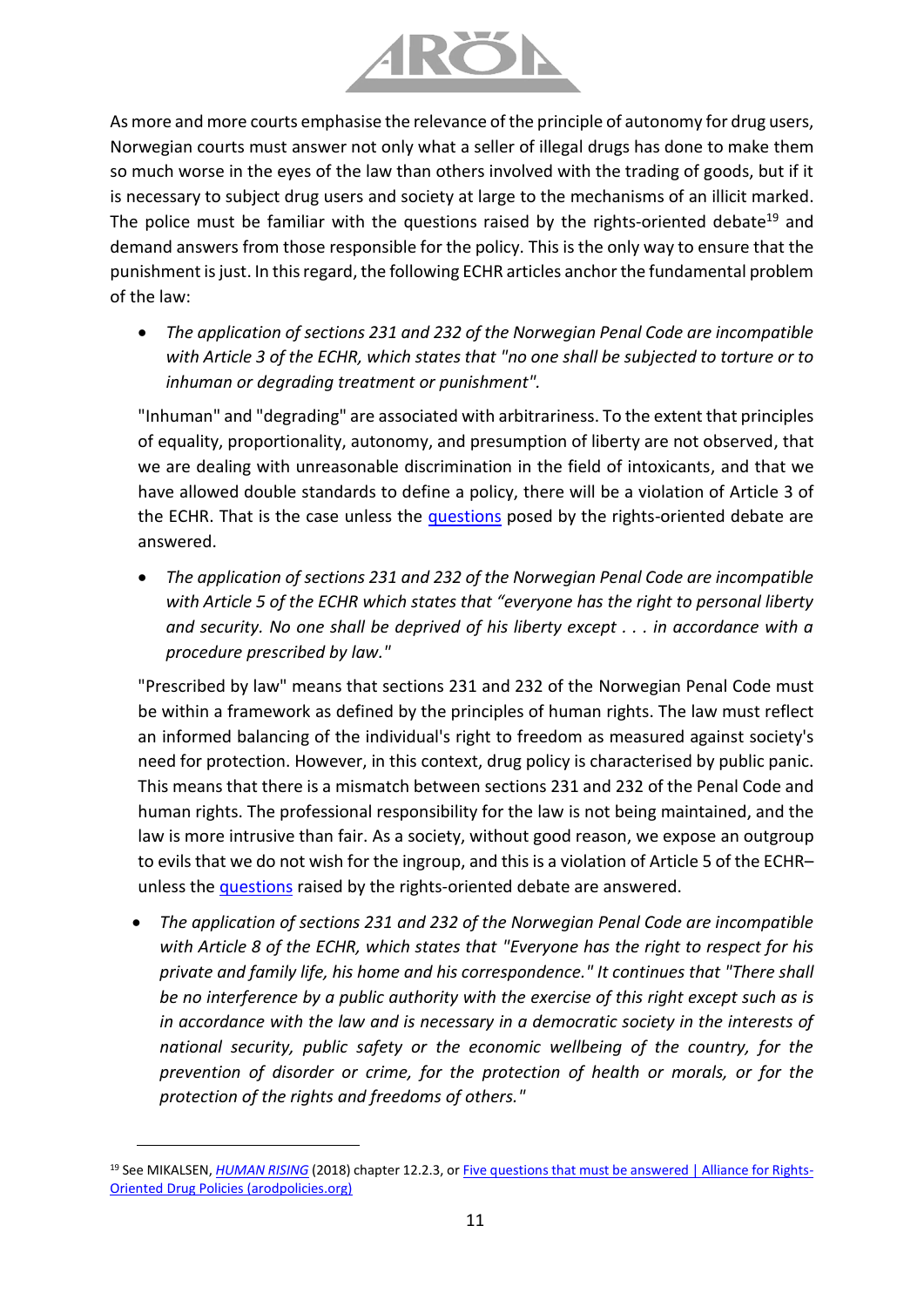

"Necessary in a democratic society" is the key. Traditionally, the state has had a wide margin of discretion, but the Royal Commission documented that there are no good reasons for punishing drug use. Therefore, more and more courts are invalidating the drug law with regard to Article 8 of the ECHR. The Royal Commission elaborated on this in its report but did not consider the implications for distribution, as the government ruled out a regulated market. However, deprivation of liberty is an intrusive tool and if less invasive means are better suited to deal with the problem of drug abuse, it is difficult to see the necessity of a cure that hurts worse than the disease. In fact, professionals warn against the side-effects of the drug prohibition as one of the greatest challenges of our time and in this regard, no one has identified any necessity. For this reason, it can be argued that positive human rights obligations include a regulated market,<sup>20</sup> and the court must weigh the state's reasons for demonising and imprisoning distributors.

• *The application of sections 231 and 232 of the Norwegian Penal Code are incompatible with Article 9 of the ECHR which states that "Everyone has the right to freedom of thought, conscience and religion; this right includes freedom to change his religion or belief, and freedom, either alone or in community with others and in public or private, to manifest his religion or belief, in worship, teaching, practice and observance." It goes on to say that "Freedom to manifest one's religion or beliefs shall be subject only to such limitations as are prescribed by law and are necessary in a democratic society in the interests of public safety, for the protection of public order, health or morals, or the protection of the rights and freedoms of others."*

This means that a human rights analysis is needed to assess the interference with freedom of thought, conscience, and religion. Principles of equality, proportionality, autonomy, and presumption of liberty put the bar high for criminalisation, and the state cannot be granted any margin of discretion as long as important questions remain unanswered. Public panic, after all, has been proven and the attached documentation shows how the right to freedom of thought, conscience, and religion entails a right to take illegal drugs.<sup>21</sup> There is no doubt that drug use does offer something positive. There is also no doubt that several substances play an important role for seekers of the divine and if those responsible for the drug policy cannot respond, the prohibition is invalidated by Article 9 of the ECHR.

• *The application of sections 231 and 232 of the Norwegian Penal Code are incompatible with* Protocol 12 and *Article 14 of the ECHR, which states that "The enjoyment of the rights and freedoms set forth in this Convention shall be secured without discrimination on any ground such as sex, race, colour, language, religion, political or other opinion, national or social origin, association with a national minority, property, birth or other status."*

<sup>20</sup> PIET HEIN VAN KEMPEN, MASHA FEDOROVA, *INTERNATIONAL LAW AND CANNABIS: REGULATION OF CANNABIS CULTIVATION AND TRADE*  FOR RECREATIONAL USE: POSITIVE HUMAN RIGHTS OBLIGATIONS VERSUS UN NARCOTIC DRUGS CONVENTIONS (2019); see also Jenkins, Bernstein, MacPherson, Tyndall, *Legal regulation as a human right and public health approach to currently prohibited substances*, International Journal of Drug Policy, Volume 91, May 2021

<sup>&</sup>lt;sup>21</sup> On sections 231 and 232 of the Penal Code and the problem with freedom of thought, conscience, and religion, see MIKALSEN, *TO E[ND A](https://8c75b10d-e0b1-4d25-99ed-609c80001c6c.filesusr.com/ugd/a479b9_7d42e512731149f0b6b18fe7245242d2.pdf) WAR* (2015) p. 99-111.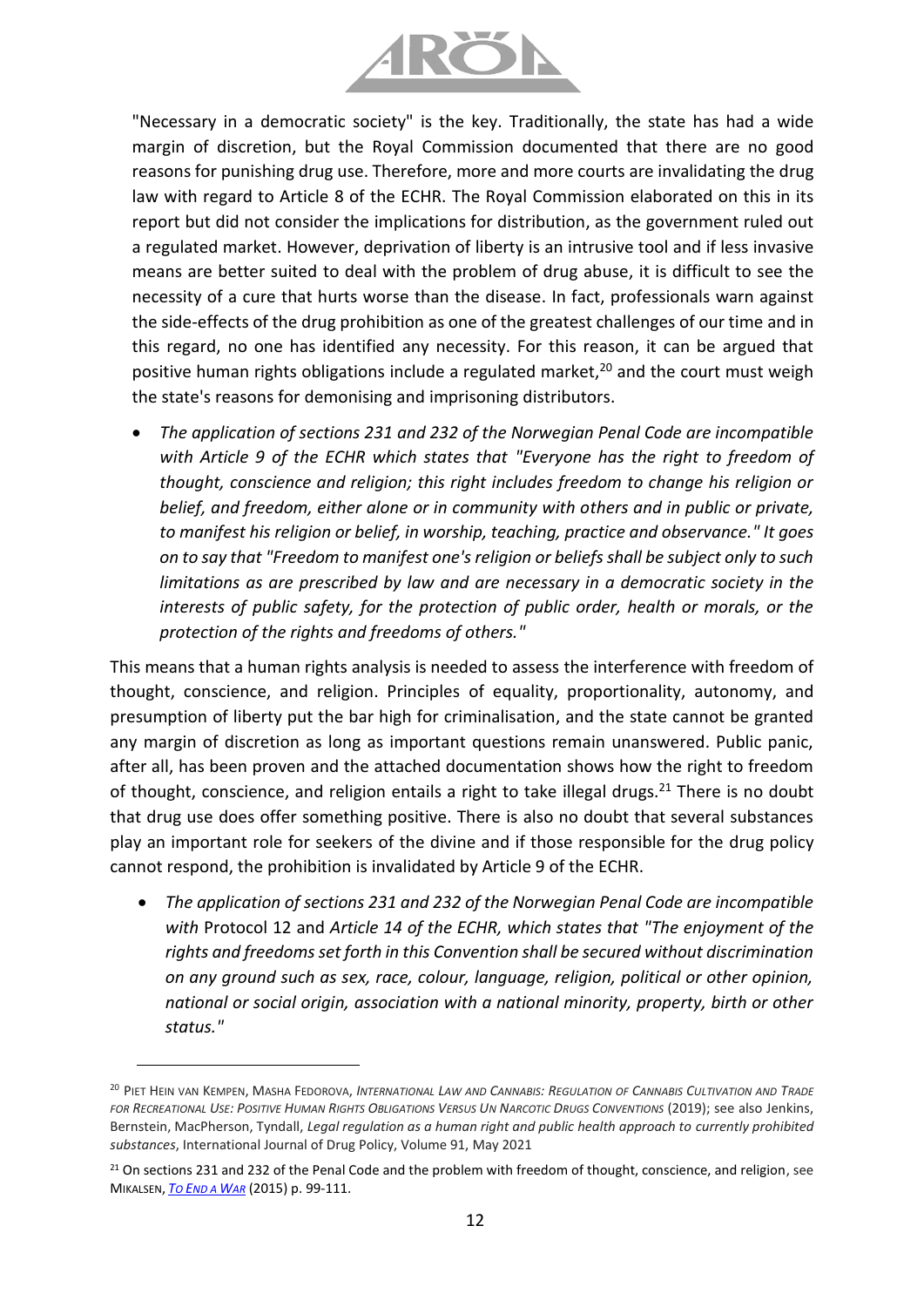

"Other status" is crucial. The summary is not exhaustive, and any discrimination must withstand a human rights analysis if there is deprivation of liberty. Therefore, to the extent that there is an irrational distinction between legal and illegal substances and in the approach to different users, there will be a violation of Protocol 12 and Article 14 of the ECHR.<sup>22</sup> We will be dealing with arbitrary persecution—which will be the case if the five [questions](https://www.arodpolicies.org/five-questions-that-must-be-answere) remain unanswered.

Space considerations make the treatment short but all the articles are connected and reflect on each other. To the extent that drug prohibition violates the principle of equality, proportionality, or autonomy, there will be arbitrary persecution; it will be a discriminatory, disproportionate, and unduly infringing practice for which an effective remedy will be urgently needed.

### **Effective remedy**

This is the task of the courts. The police and prosecution authorities have received all the information which is necessary to elucidate on the relationship between human rights and the Norwegian Penal Code sections 231 and 232, and it only remains to be seen whether anyone can reasonably show that the application of punishment has any utility. For that to happen, the state must show good reasons to discriminate in the field of drug policy. Cannabis and psilocybin users<sup>23</sup> must be shown to pose a greater threat than, for example, alcohol users. Otherwise, only "culture" can be used as a reason and it is not a proper legal justification.

It should be mentioned that it was on this basis that former Prime Minister Erna Solberg recently [defended](https://www.youtube.com/watch?v=y23lHkKaIZU) the drug law during a philosophical debate and that former Justice Minister Anders Anundsen, in 2016, looked like a fool when NRK's [Folkeopplysningen](https://tv.nrk.no/serie/folkeopplysningen/2016/KMTE50009615/avspiller) examined the basis for the criminalisation of cannabis. After much searching, all that the Ministry of Justice could find was an [unpublished](https://www.nrk.no/norge/kritiserer-anundsens-_cannabis-bevis__-brukte-upublisert-eksamensoppgave-1.13126432) master's thesis from a Swedish medical student, and we do not expect any better this time.

It is, after all, extraordinarily thin brew that the supporters of drug prohibition have cooked together, and if interference with the right to privacy and family life shall be compatible with Article 8 of the ECHR, the requirement of necessity entails that the intervention corresponds to an urgent societal need. The drug-free ideal must not only be worth fighting for; the means for it must be suitable to reach the end, and that is difficult to contend.

We have already seen how the report of the Royal Commission regards the myth of the drug fiend as political fiction, and words like "unbalanced views", "misleading perceptions", "misapplication of punishment", and "reality-resistant iniquity" summarize the development of drug policy. We are dealing with a debate characterised by "stereotypical representations", "moral indignation and revenge urges", and one in which, a "scientific understanding of the

<sup>22</sup> On the principle of equality and drug policy, see MIKALSEN, *TO E[ND](https://8c75b10d-e0b1-4d25-99ed-609c80001c6c.filesusr.com/ugd/a479b9_7d42e512731149f0b6b18fe7245242d2.pdf) A WAR* (2015) chapter 3.1.1. See also MIKALSEN, *T[O](https://8c75b10d-e0b1-4d25-99ed-609c80001c6c.filesusr.com/ugd/a479b9_0c9d495a6a7148bab94a875c96260992.pdf)  R[IGHT A](https://8c75b10d-e0b1-4d25-99ed-609c80001c6c.filesusr.com/ugd/a479b9_0c9d495a6a7148bab94a875c96260992.pdf) WRONG* (2016) chapter 8.4.4.

 $23$  In principle, this also applies to other forms of drug use.